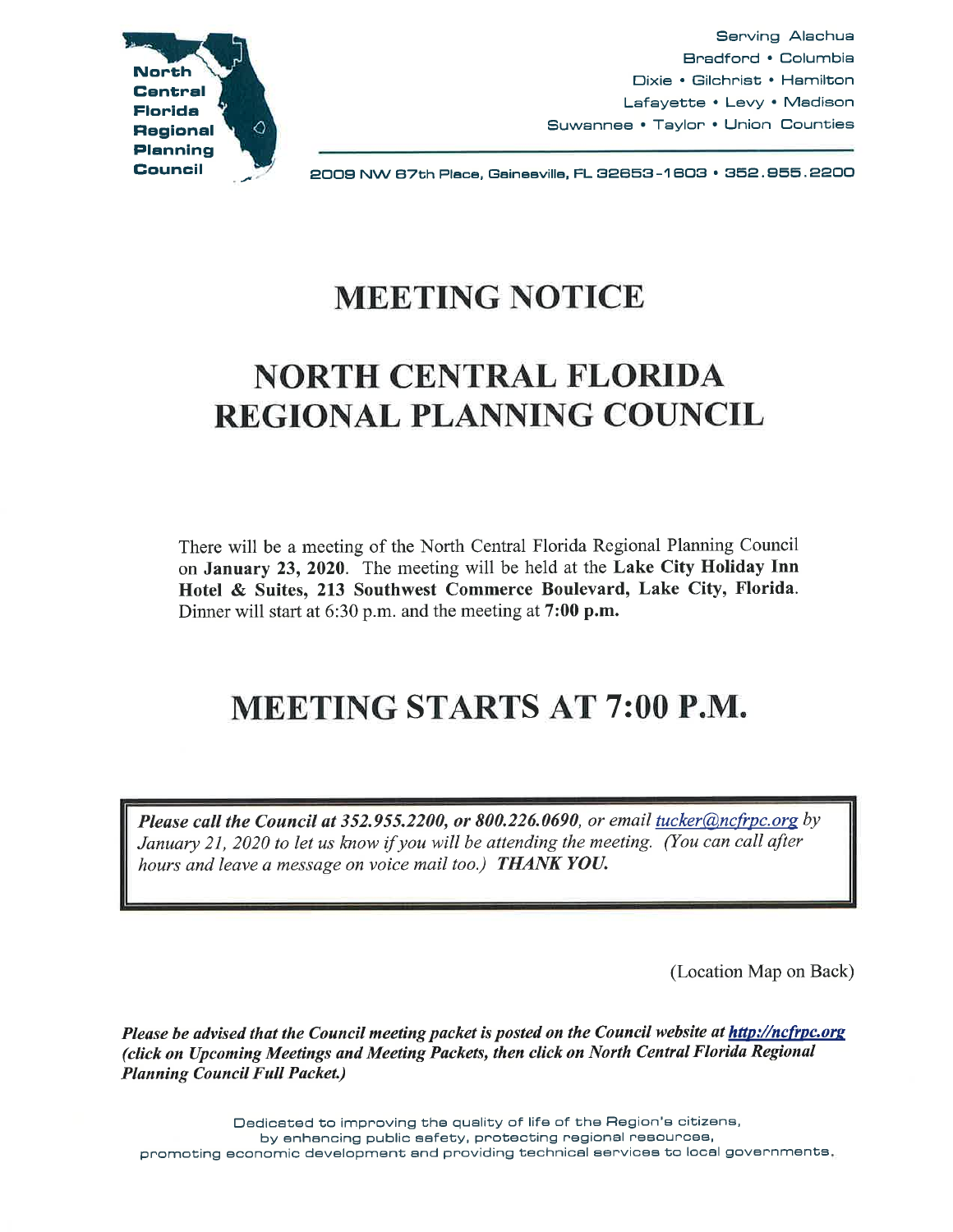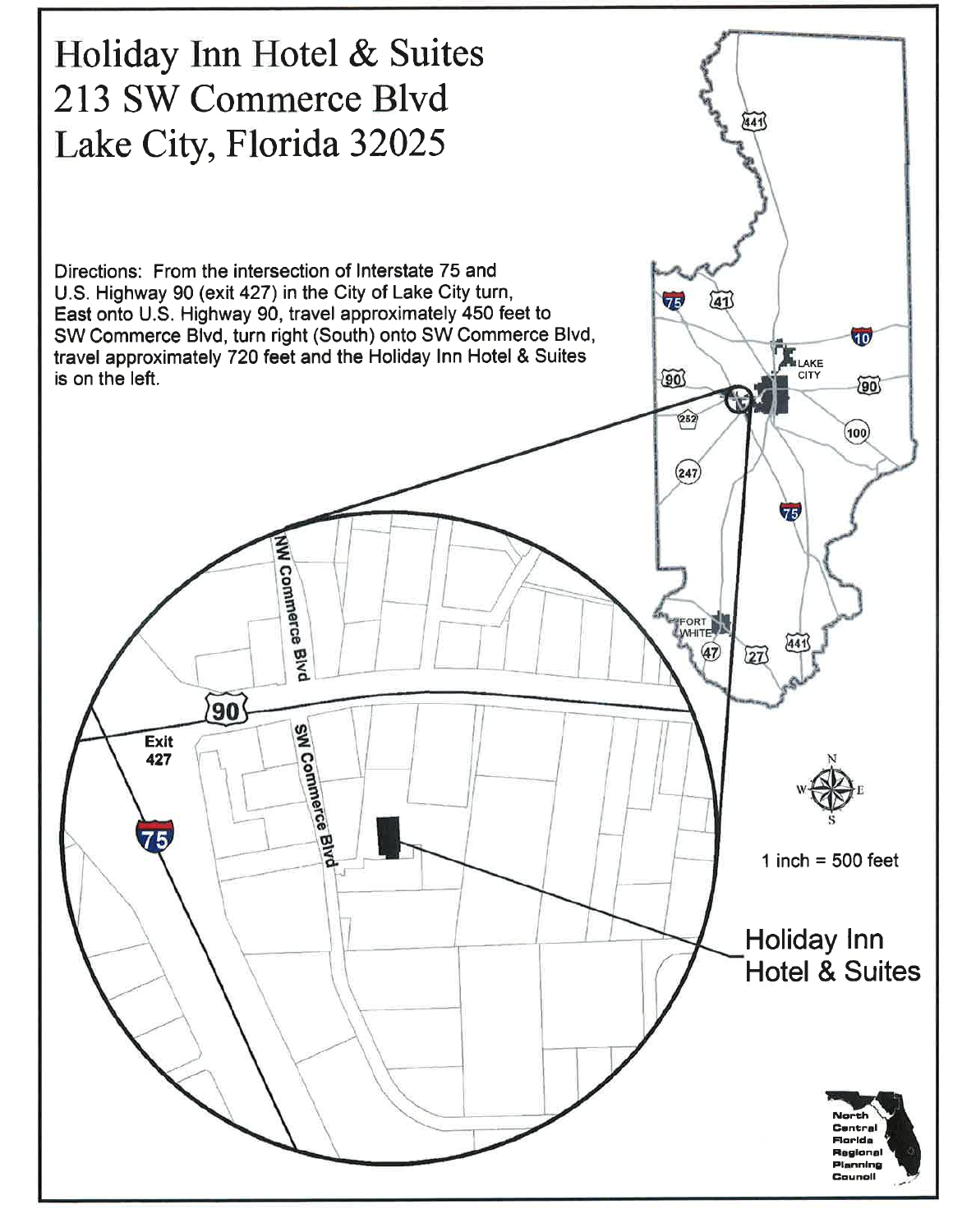

Serving Alachua Bradford • Columbia Dixie • Gilchrist • Hamilton Lafayette • Levy• Madison Suwannee • Taylor • Union Counties

. \_,,,.. , 2008 NW 67th Place, Gainesville, FL 32653-1 603 • 352. 855. 2200

**AGENDA** 

## **NORTH CENTRAL FLORIDA REGIONAL PLANNING COUNCIL**

| Holiday Inn Hotel & Suites<br>213 Southwest Commerce Boulevard<br>Lake City, Florida | January 23, 2020<br>$7:00$ p.m.                                             |                                                                                                                                                                                                                                                                                                                                        |                |  |
|--------------------------------------------------------------------------------------|-----------------------------------------------------------------------------|----------------------------------------------------------------------------------------------------------------------------------------------------------------------------------------------------------------------------------------------------------------------------------------------------------------------------------------|----------------|--|
| Ι.                                                                                   | <b>INVOCATION</b>                                                           |                                                                                                                                                                                                                                                                                                                                        |                |  |
| Π.                                                                                   | PLEDGE OF ALLEGIANCE                                                        |                                                                                                                                                                                                                                                                                                                                        |                |  |
| III.                                                                                 | <b>INTRODUCTIONS</b>                                                        |                                                                                                                                                                                                                                                                                                                                        |                |  |
| IV.                                                                                  | APPROVAL OF CONSENT AGENDA                                                  |                                                                                                                                                                                                                                                                                                                                        |                |  |
| ∗                                                                                    | A.                                                                          | Minutes - December 12, 2019                                                                                                                                                                                                                                                                                                            | 5              |  |
| ∗                                                                                    | <b>B.</b>                                                                   | Monthly Financial Reports - November 2019 and December 2019                                                                                                                                                                                                                                                                            | 13             |  |
| *                                                                                    | C.                                                                          | Transportation Disadvantaged Local Coordinating Board Appointment                                                                                                                                                                                                                                                                      | 25             |  |
| $V_{\star}$                                                                          | APPROVAL OF REGULAR AGENDA                                                  |                                                                                                                                                                                                                                                                                                                                        |                |  |
| VI.                                                                                  | PRESENTATION - ECONOMIC DEVELOPMENT STRATEGIES FOR<br>NORTH CENTRAL FLORIDA |                                                                                                                                                                                                                                                                                                                                        |                |  |
| VII.                                                                                 |                                                                             | <b>CHAIR REPORT -</b>                                                                                                                                                                                                                                                                                                                  |                |  |
|                                                                                      | A.                                                                          | <b>Introduction of New Members</b>                                                                                                                                                                                                                                                                                                     |                |  |
| ∗                                                                                    | <b>B.</b>                                                                   | Resolution of Appreciation - Matt Hersom                                                                                                                                                                                                                                                                                               | 27             |  |
| ∗                                                                                    | C.                                                                          | <b>Transportation Disadvantaged Program</b><br>Resolution of Appreciation - John Meeks                                                                                                                                                                                                                                                 | 31             |  |
| ∗                                                                                    | $D_{\alpha}$                                                                | Middle and Lower Suwannee River and Withlacoochee River<br><b>Task Force Appointment</b>                                                                                                                                                                                                                                               | 35             |  |
| *                                                                                    | Ε.                                                                          | South Florida Climate Change Compact and<br>Tampa Bay Resilience Coalition                                                                                                                                                                                                                                                             | 37             |  |
| VIII.                                                                                | <b>COMMITTEE REPORTS</b>                                                    |                                                                                                                                                                                                                                                                                                                                        |                |  |
| ∗                                                                                    | A.                                                                          | Executive Committee -                                                                                                                                                                                                                                                                                                                  |                |  |
|                                                                                      |                                                                             | 1. Proclamation Declaring February 23-29, 2020 Hazardous Materials Awareness Week<br>2. Resolution Recognizing 150th Anniversary of the City of Starke<br>3. Land, Warehouse and Office Building<br>Dedicated to improving the quality of life of the Region's citizens,<br>by enhancing public safety, protecting regional resources, | 39<br>43<br>47 |  |

promoting economic development end providing technical services to local governments.